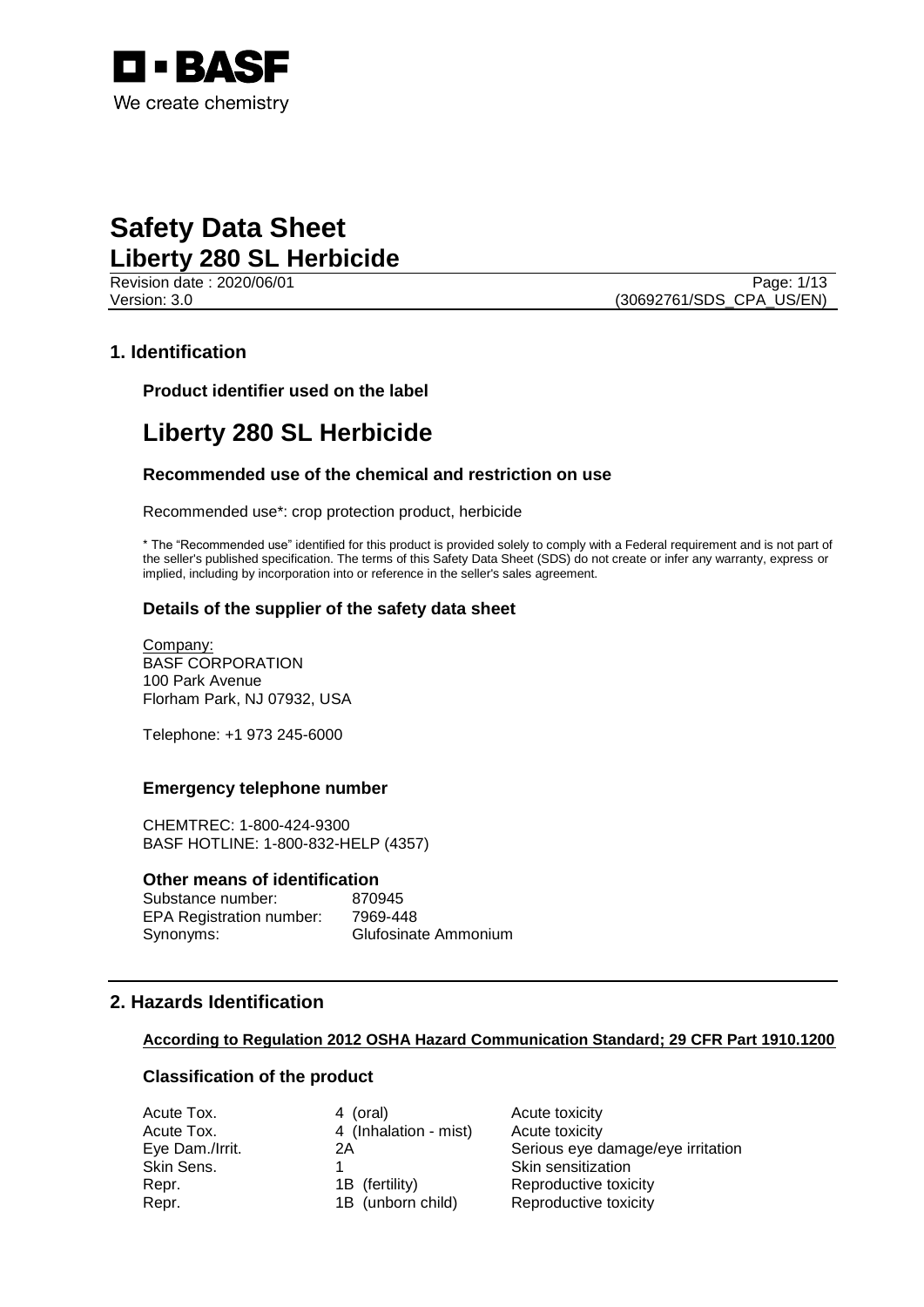| Revision date: 2020/06/01<br>Version: 3.0 |                                                     | Page: 2/13<br>(30692761/SDS_CPA_US/EN)                                                                                              |  |
|-------------------------------------------|-----------------------------------------------------|-------------------------------------------------------------------------------------------------------------------------------------|--|
| <b>STOT RE</b>                            | $\overline{2}$                                      | Specific target organ toxicity - repeated<br>exposure                                                                               |  |
| <b>Aquatic Acute</b>                      | 3                                                   | Hazardous to the aquatic environment - acute                                                                                        |  |
| <b>Label elements</b>                     |                                                     |                                                                                                                                     |  |
| Pictogram:                                |                                                     |                                                                                                                                     |  |
|                                           |                                                     |                                                                                                                                     |  |
| Signal Word:<br>Danger                    |                                                     |                                                                                                                                     |  |
| <b>Hazard Statement:</b>                  |                                                     |                                                                                                                                     |  |
| H319                                      | Causes serious eye irritation.                      |                                                                                                                                     |  |
| H317                                      | May cause an allergic skin reaction.                |                                                                                                                                     |  |
| H373                                      |                                                     | May cause damage to organs through prolonged or repeated exposure.                                                                  |  |
| H360                                      | May damage fertility. May damage the unborn child.  |                                                                                                                                     |  |
| H302 + H332                               | Harmful if swallowed or if inhaled                  |                                                                                                                                     |  |
| H402                                      | Harmful to aquatic life.                            |                                                                                                                                     |  |
| Precautionary Statements (Prevention):    |                                                     |                                                                                                                                     |  |
| P280                                      | protection.                                         | Wear protective gloves, protective clothing and eye protection or face                                                              |  |
| P271                                      | Use only outdoors or in a well-ventilated area.     |                                                                                                                                     |  |
| P <sub>260</sub>                          | Do not breathe dust/gas/mist/vapours.               |                                                                                                                                     |  |
| P201                                      | Obtain special instructions before use.             |                                                                                                                                     |  |
| P273                                      | Avoid release to the environment.                   |                                                                                                                                     |  |
| P202                                      | understood.                                         | Do not handle until all safety precautions have been read and                                                                       |  |
| P272                                      |                                                     | Contaminated work clothing should not be allowed out of the workplace.                                                              |  |
| P270                                      | Do not eat, drink or smoke when using this product. |                                                                                                                                     |  |
| P <sub>264</sub>                          |                                                     | Wash contaminated body parts thoroughly after handling.                                                                             |  |
| Precautionary Statements (Response):      |                                                     |                                                                                                                                     |  |
| P308 + P311                               |                                                     | IF exposed or concerned: Call a POISON CENTER or physician.                                                                         |  |
| P305 + P351 + P338                        |                                                     | IF IN EYES: Rinse cautiously with water for several minutes. Remove<br>contact lenses, if present and easy to do. Continue rinsing. |  |
| P304 + P340                               | breathing.                                          | IF INHALED: Remove person to fresh air and keep comfortable for                                                                     |  |
| P314                                      | Get medical advice/attention if you feel unwell.    |                                                                                                                                     |  |
| $P303 + P352$                             |                                                     | IF ON SKIN (or hair): Wash with plenty of soap and water.                                                                           |  |
| P330                                      | Rinse mouth                                         |                                                                                                                                     |  |
| P362 + P364                               |                                                     | Take off contaminated clothing and wash it before reuse.                                                                            |  |
| P337 + P311                               |                                                     | If eye irritation persists: Call a POISON CENTER or physician.                                                                      |  |
| Precautionary Statements (Storage):       |                                                     |                                                                                                                                     |  |
| P405                                      | Store locked up.                                    |                                                                                                                                     |  |
| Precautionary Statements (Disposal):      |                                                     |                                                                                                                                     |  |
| P501                                      | collection point.                                   | Dispose of contents and container to hazardous or special waste                                                                     |  |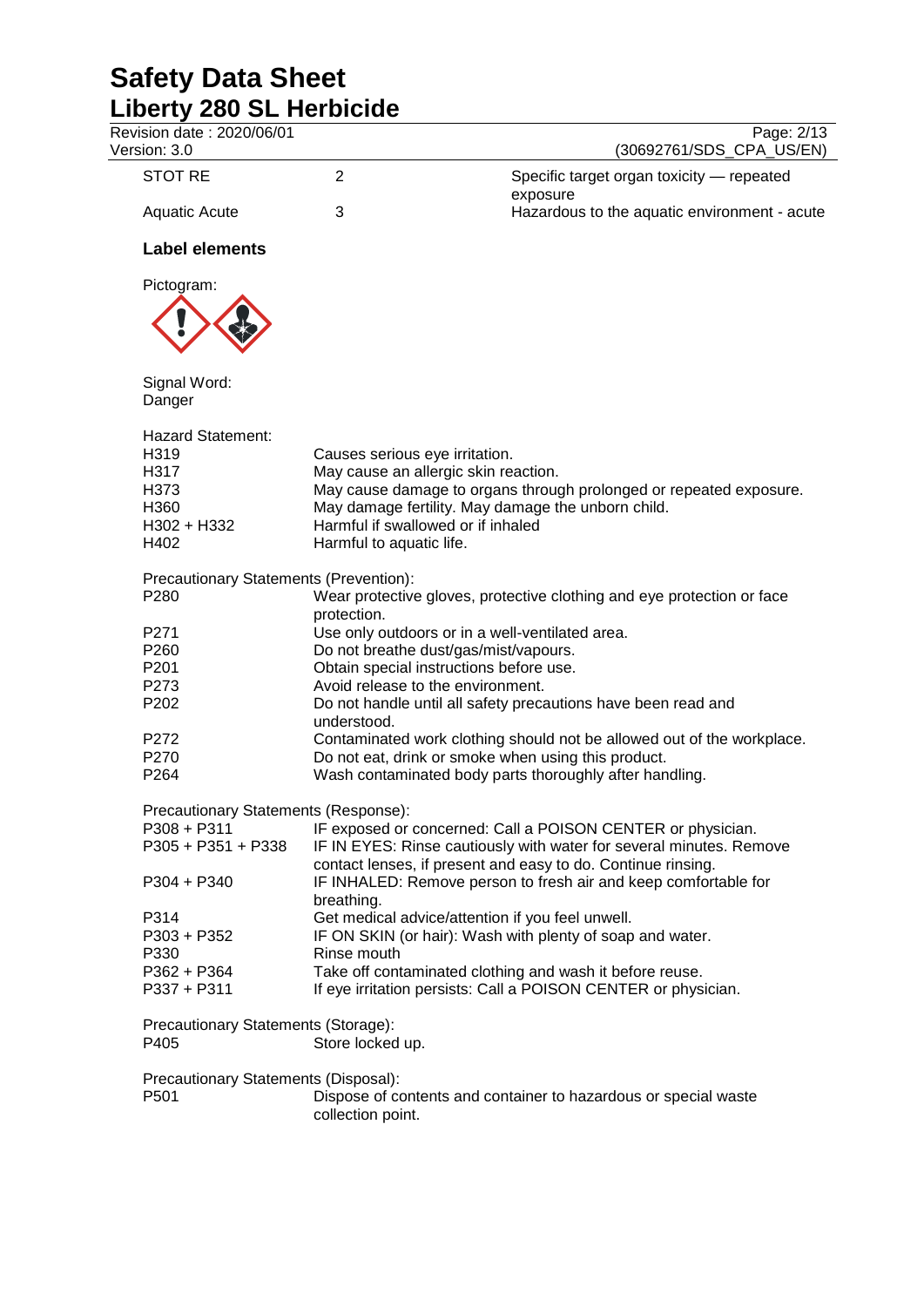## **3. Composition / Information on Ingredients**

## **According to Regulation 2012 OSHA Hazard Communication Standard; 29 CFR Part 1910.1200**

Butanoic acid, 2-amino-4-(hydroxymethylphosphinyl)-, monoammonium salt CAS Number: 77182-82-2 Content (W/W): 24.5 % Synonym: No data available.

Polyethyleneglycolmonoalkylethersulphate, sodium salt CAS Number: 68891-38-3 Content (W/W): 15.0 - 20.0% Synonym: No data available.

1-methoxypropan-2-ol CAS Number: 107-98-2 Content (W/W): 0.1 - 1.0% Synonym: 1-Methoxy-2-propanol; Propylene glycol monomethyl ether

D-Glucopyranose, oligomers, decyl octyl glycosides CAS Number: 68515-73-1 Content (W/W): 5.0 - 10.0% Synonym: No data available.

## **4. First-Aid Measures**

## **Description of first aid measures**

#### **General advice:**

First aid personnel should pay attention to their own safety. If the patient is likely to become unconscious, place and transport in stable sideways position (recovery position). Immediately remove contaminated clothing.

## **If inhaled:**

Keep patient calm, remove to fresh air, seek medical attention. If not breathing, give artificial respiration.

## **If on skin:**

Immediately wash thoroughly with soap and water, seek medical attention.

#### **If in eyes:**

Wash affected eyes for at least 15 minutes under running water with eyelids held open, consult an eye specialist. Remove contact lenses, if present.

#### **If swallowed:**

Immediately rinse mouth and then drink 200-300 ml of water, seek medical attention. Do not induce vomiting.

## **Most important symptoms and effects, both acute and delayed**

Symptoms: Information, i.e. additional information on symptoms and effects may be included in the GHS labeling phrases available in Section 2 and in the Toxicological assessments available in Section 11., (Further) symptoms and / or effects are not known so far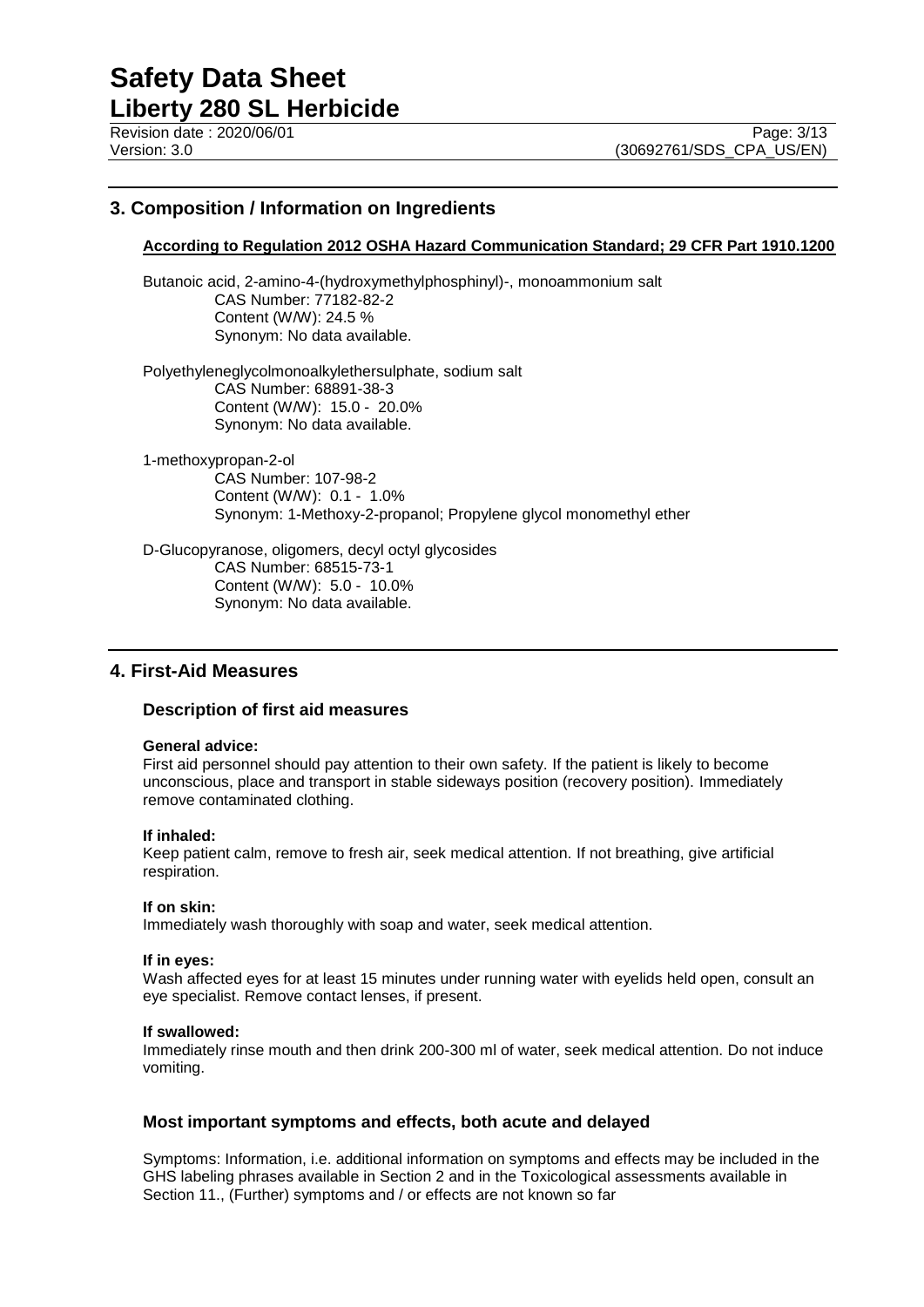Revision date : 2020/06/01 Page: 4/13<br>Version: 3.0 (30692761/SDS CPA US/EN)

(30692761/SDS\_CPA\_US/EN)

## **Indication of any immediate medical attention and special treatment needed**

Note to physician<br>Treatment:

Treat according to symptoms (decontamination, vital functions), no known specific antidote.

## **5. Fire-Fighting Measures**

## **Extinguishing media**

Suitable extinguishing media: water spray, dry powder, foam, carbon dioxide

Unsuitable extinguishing media for safety reasons: water jet

## **Special hazards arising from the substance or mixture**

Hazards during fire-fighting: carbon monoxide, carbon dioxide, nitrous gases, sulfur oxides The substances/groups of substances mentioned can be released in case of fire.

## **Advice for fire-fighters**

Protective equipment for fire-fighting: Wear self-contained breathing apparatus and chemical-protective clothing.

## **Further information:**

Keep containers cool by spraying with water if exposed to fire. In case of fire and/or explosion do not breathe fumes. Collect contaminated extinguishing water separately, do not allow to reach sewage or effluent systems. Dispose of fire debris and contaminated extinguishing water in accordance with official regulations.

## **6. Accidental release measures**

## **Personal precautions, protective equipment and emergency procedures**

Do not breathe vapour/spray. Use personal protective clothing. Avoid contact with the skin, eyes and clothing.

## **Environmental precautions**

Do not discharge into the subsoil/soil. Do not discharge into drains/surface waters/groundwater.

## **Methods and material for containment and cleaning up**

Dike spillage. Pick up with suitable absorbent material. Place into suitable containers for reuse or disposal in a licensed facility. Spilled substance/product should be recovered and applied according to label rates whenever possible. If application of spilled substance/product is not possible, then spills should be contained, solidified, and placed in suitable containers for disposal. After decontamination, spill area can be washed with water. Collect wash water for approved disposal.

## **7. Handling and Storage**

## **Precautions for safe handling**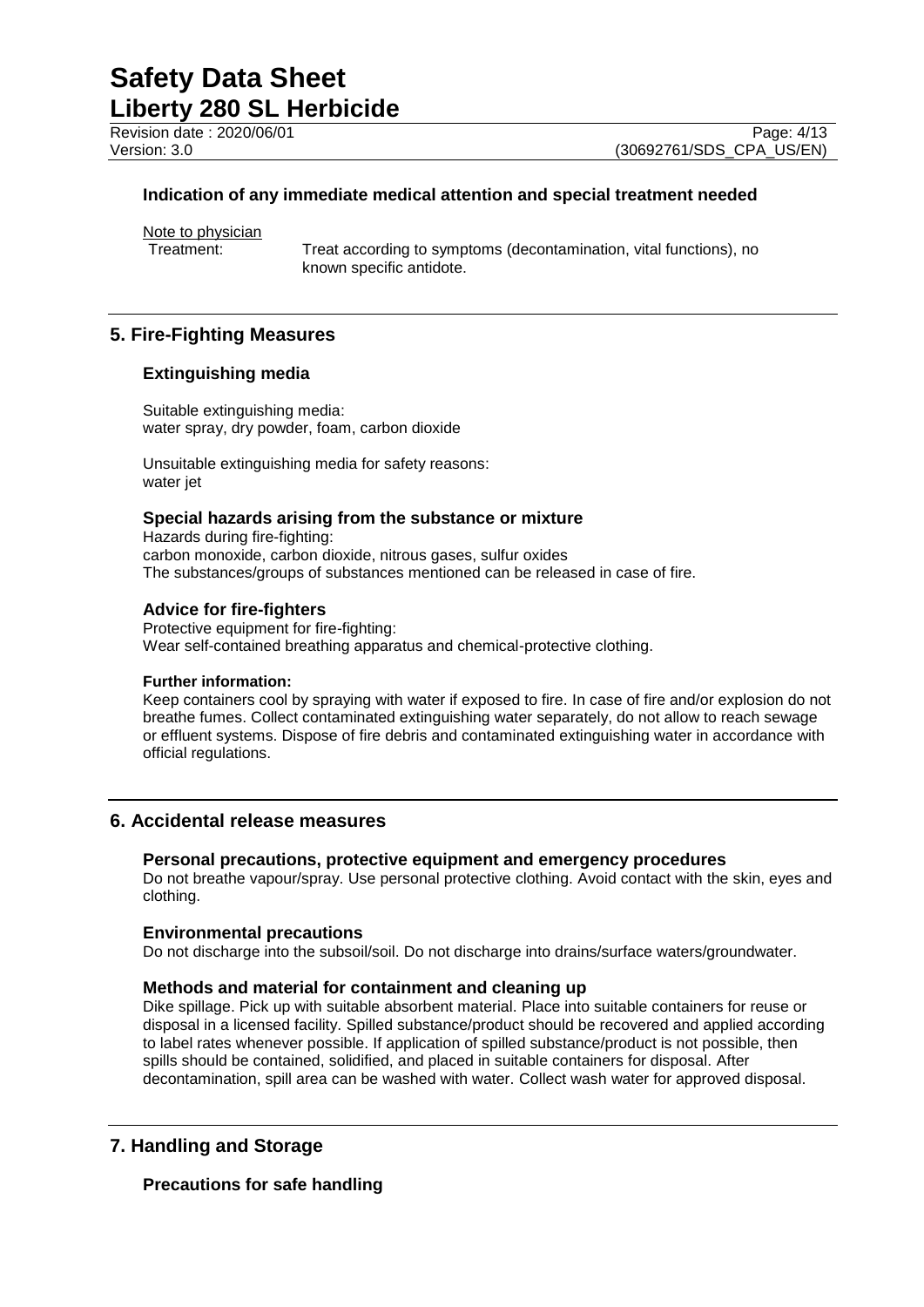## Revision date : 2020/06/01 Page: 5/13<br>Version: 3.0 (30692761/SDS CPA US/EN) (30692761/SDS CPA US/EN)

RECOMMENDATIONS ARE FOR MANUFACTURING, COMMERCIAL BLENDING, AND PACKAGING WORKERS. PESTICIDE APPLICATORS & WORKERS must refer to the Product Label and Directions for Use attached to the product for Agricultural Use Requirements in accordance with the EPA Worker Protection Standard 40 CFR part 170. Ensure adequate ventilation. Provide good ventilation of working area (local exhaust ventilation if necessary). Keep away from sources of ignition - No smoking. Keep container tightly sealed. Protect against heat. Protect contents from the effects of light. Protect from air. Handle and open container with care. Do not open until ready to use. Once container is opened, content should be used as soon as possible. Avoid aerosol formation. Provide means for controlling leaks and spills. Do not return residues to the storage containers. Follow label warnings even after container is emptied. The substance/ product may be handled only by appropriately trained personnel. Avoid all direct contact with the substance/product. Avoid contact with the skin, eyes and clothing. Avoid inhalation of dusts/mists/vapours. Wear suitable personal protective clothing and equipment.

Protection against fire and explosion:

No special precautions necessary. The substance/product is non-combustible. Product is not explosive.

## **Conditions for safe storage, including any incompatibilities**

Segregate from foods and animal feeds.

Further information on storage conditions: Keep away from heat. Protect from direct sunlight.

Storage stability: Storage duration: 36 Months

## **8. Exposure Controls/Personal Protection**

**Users of a pesticidal product should refer to the product label for personal protective equipment requirements.**

## **Components with occupational exposure limits**

1-methoxypropan-2-ol

ACGIH TLV TWA value 50 ppm ; STEL value 100 ppm ;

## **Personal protective equipment**

## **RECOMMENDATIONS FOR MANUFACTURING, COMMERCIAL BLENDING, AND PACKAGING WORKERS:**

## **Respiratory protection:**

Wear respiratory protection if ventilation is inadequate. Wear a NIOSH-certified (or equivalent) TC23C Chemical/Mechanical type filter system to remove a combination of particles, gas and vapours. For situations where the airborne concentrations may exceed the level for which an air purifying respirator is effective, or where the levels are unknown or Immediately Dangerous to Life or Health (IDLH), use NIOSH-certified full facepiece pressure demand self-contained breathing apparatus (SCBA) or a full facepiece pressure demand supplied-air respirator (SAR) with escape provisions.

## **Hand protection:**

Chemical resistant protective gloves, Protective glove selection must be based on the user's assessment of the workplace hazards.

## **Eye protection:**

Safety glasses with side-shields. Tightly fitting safety goggles (chemical goggles). Wear face shield if splashing hazard exists.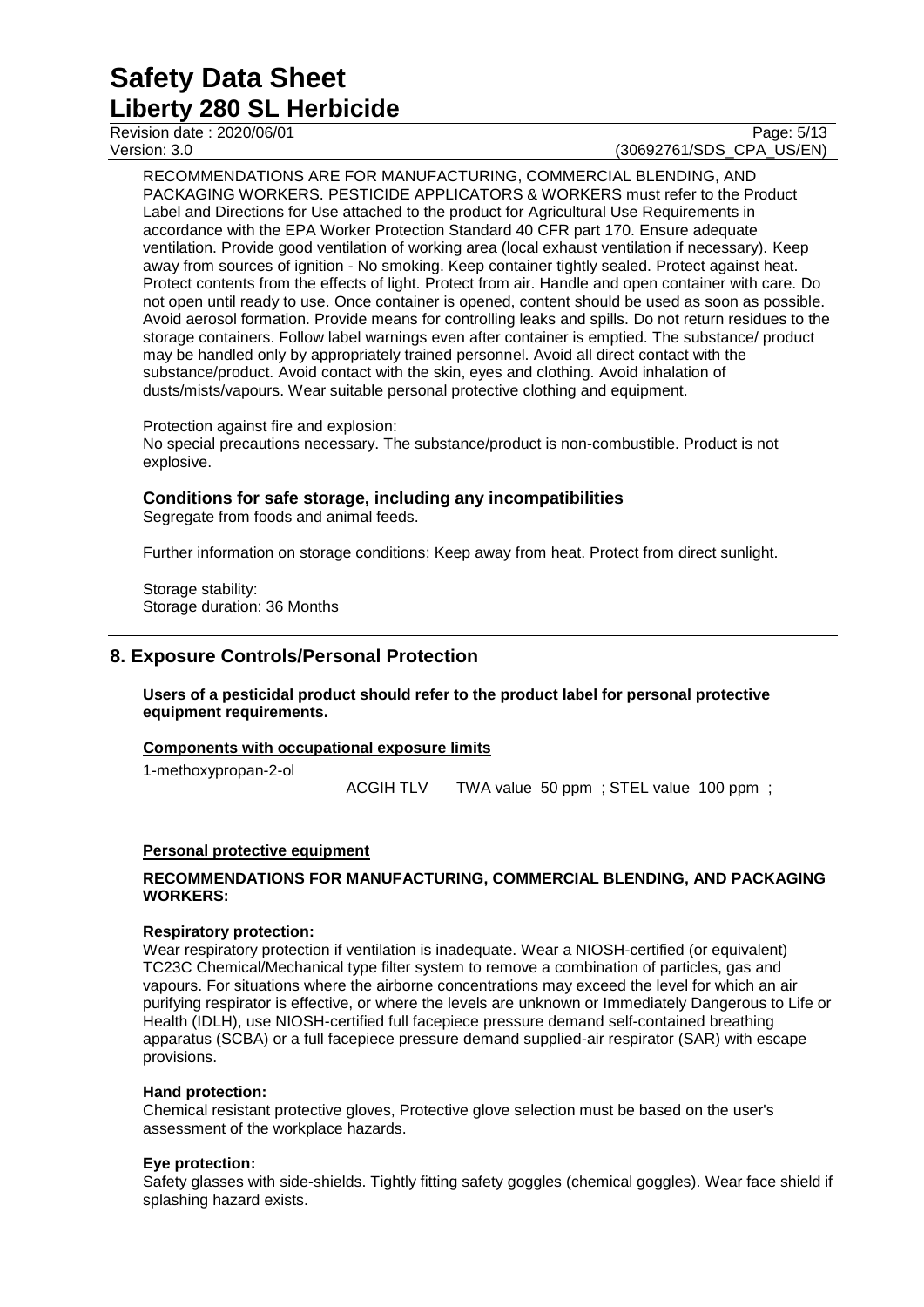Revision date : 2020/06/01 Page: 6/13<br>Version: 3.0 (30692761/SDS CPA US/EN)

## **Body protection:**

Body protection must be chosen depending on activity and possible exposure, e.g. head protection, apron, protective boots, chemical-protection suit.

## **General safety and hygiene measures:**

The statements on personal protective equipment in the instructions for use apply when handling crop-protection agents in final-consumer packing. Wearing of closed work clothing is recommended. Store work clothing separately. Keep away from food, drink and animal feeding stuffs.

## **9. Physical and Chemical Properties**

| Form:                       | liquid                                                   |
|-----------------------------|----------------------------------------------------------|
| Odour:                      | characteristic                                           |
| Odour threshold:            | Not determined since harmful by inhalation.              |
| Colour:                     | red                                                      |
| pH value:                   | approx. $6 - 8$                                          |
|                             | (23 °C)                                                  |
|                             | (undiluted)                                              |
| Melting point:              | The product has not been tested.                         |
| Boiling point:              | The product has not been tested.                         |
| Flash point:                | $>93.3$ °C                                               |
| Flammability:               | not applicable                                           |
| Lower explosion limit:      | As a result of our experience with this                  |
|                             | product and our knowledge of its                         |
|                             | composition we do not expect any                         |
|                             | hazard as long as the product is used                    |
|                             | appropriately and in accordance with                     |
|                             | the intended use.                                        |
| Upper explosion limit:      | As a result of our experience with this                  |
|                             | product and our knowledge of its                         |
|                             | composition we do not expect any                         |
|                             | hazard as long as the product is used                    |
|                             | appropriately and in accordance with                     |
|                             | the intended use.                                        |
| Autoignition:               | Based on the water content the                           |
|                             | product does not ignite.                                 |
| Vapour pressure:            | The product has not been tested.                         |
| Density:                    | approx. 1.15 g/cm3                                       |
|                             | (20 °C)                                                  |
| Vapour density:             | not applicable                                           |
| Partitioning coefficient n- | not applicable                                           |
| octanol/water (log Pow):    |                                                          |
| Thermal decomposition:      | No decomposition if stored and handled as                |
|                             | prescribed/indicated.                                    |
| Viscosity, dynamic:         | approx. 100 - 300 mPa.s                                  |
|                             | (20 °C)                                                  |
| Solubility in water:        | miscible                                                 |
| Evaporation rate:           | not applicable                                           |
| Other Information:          | If necessary, information on other physical and chemical |
|                             | parameters is indicated in this section.                 |
|                             |                                                          |

## **10. Stability and Reactivity**

## **Reactivity**

No hazardous reactions if stored and handled as prescribed/indicated.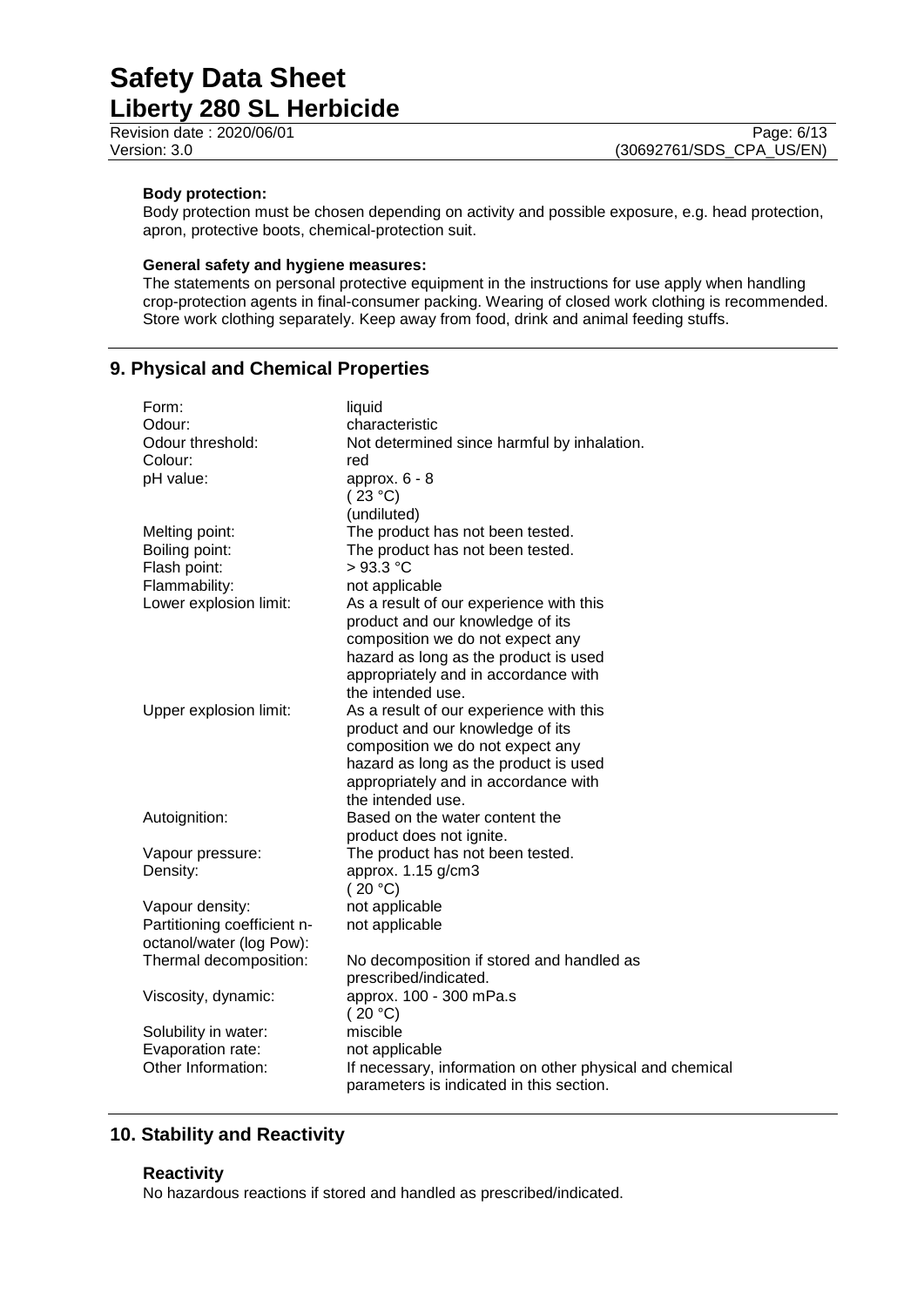#### Oxidizing properties:

Based on its structural properties the product is not classified as oxidizing.

## **Chemical stability**

The product is stable if stored and handled as prescribed/indicated.

## **Possibility of hazardous reactions**

No hazardous reactions if stored and handled as prescribed/indicated.

# **Conditions to avoid**

See SDS section 7 - Handling and storage.

## **Incompatible materials**

strong acids, strong bases, strong oxidizing agents

## **Hazardous decomposition products**

Decomposition products:

Hazardous decomposition products: No hazardous decomposition products if stored and handled as prescribed/indicated.

Thermal decomposition: No decomposition if stored and handled as prescribed/indicated.

## **11. Toxicological information**

## **Primary routes of exposure**

Routes of entry for solids and liquids are ingestion and inhalation, but may include eye or skin contact. Routes of entry for gases include inhalation and eye contact. Skin contact may be a route of entry for liquefied gases.

## **Acute Toxicity/Effects**

Acute toxicity

Assessment of acute toxicity: Of moderate toxicity after single ingestion. Of moderate toxicity after short-term inhalation. Of low toxicity after short-term skin contact. The product has not been tested. The statement has been derived from substances/products of a similar structure or composition.

Oral Type of value: LD50 Species: rat (female) Value: > 300 - < 2,000 mg/kg

**Inhalation** Type of value: LC50 Species: rat (male/female) Value:  $> 2.1$  mg/l Exposure time: 4 h An aerosol was tested.

Dermal Type of value: LD50 Species: rat (male/female) Value: > 2,000 mg/kg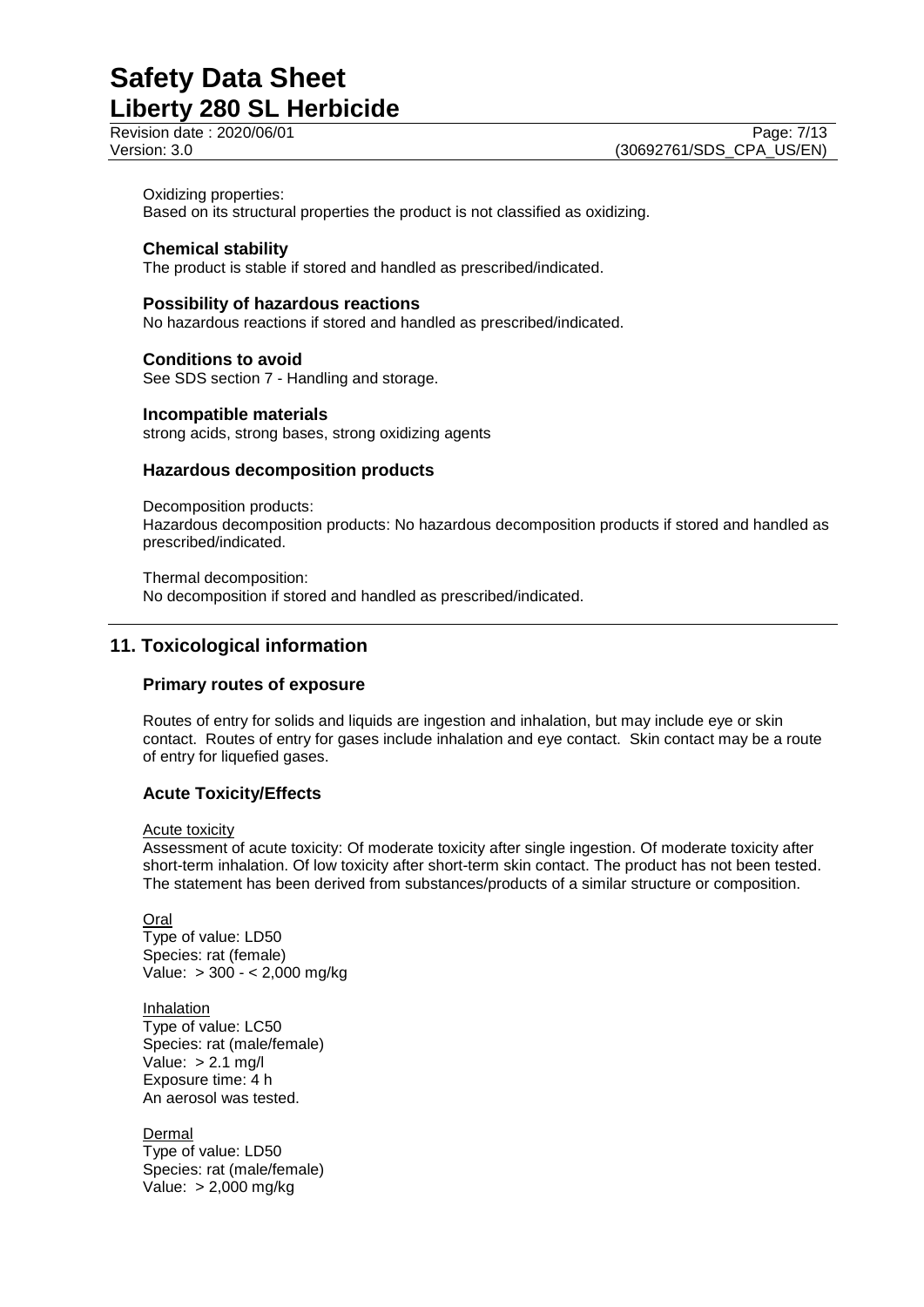Revision date : 2020/06/01 Page: 8/13<br>Version: 3.0 (30692761/SDS CPA US/EN) (30692761/SDS\_CPA\_US/EN)

## Assessment other acute effects

Assessment of STOT single:

Based on the available information there is no specific target organ toxicity to be expected after a single exposure.

The product has not been tested. The statement has been derived from the properties of the individual components.

#### Irritation / corrosion

Assessment of irritating effects: Eye contact causes irritation. Not irritating to the skin.

#### Skin

Species: rabbit Result: Slightly irritating.

Eye Species: rabbit Result: Irritant.

**Sensitization** Assessment of sensitization: Sensitization after skin contact possible.

Species: guinea pig Result: sensitizing

## **Chronic Toxicity/Effects**

#### Repeated dose toxicity

Assessment of repeated dose toxicity: The product has not been tested. The statement has been derived from the properties of the individual components.

*Information on: Butanoic acid, 2-amino-4-(hydroxymethylphosphinyl)-, monoammonium salt Assessment of repeated dose toxicity: Prolonged or repeated exposure may cause neurological disturbances.*

#### *Information on: 1-methoxypropan-2-ol*

*Assessment of repeated dose toxicity: May affect the liver as indicated in animal studies. The substance may cause damage to the kidney after repeated inhalation. Effect found in rodents only. The relevance to humans is questionable.*

----------------------------------

## Genetic toxicity

Assessment of mutagenicity: The product has not been tested. The statement has been derived from the properties of the individual components. Mutagenicity tests revealed no genotoxic potential.

## **Carcinogenicity**

Assessment of carcinogenicity: The product has not been tested. The statement has been derived from the properties of the individual components. In long-term studies in mice in which the substance was given by feed, a carcinogenic effect was not observed.

## Reproductive toxicity

Assessment of reproduction toxicity: The product has not been tested. The statement has been derived from the properties of the individual components.

*Information on: Butanoic acid, 2-amino-4-(hydroxymethylphosphinyl)-, monoammonium salt Assessment of reproduction toxicity: Causes impairment of fertility in laboratory animals.* ----------------------------------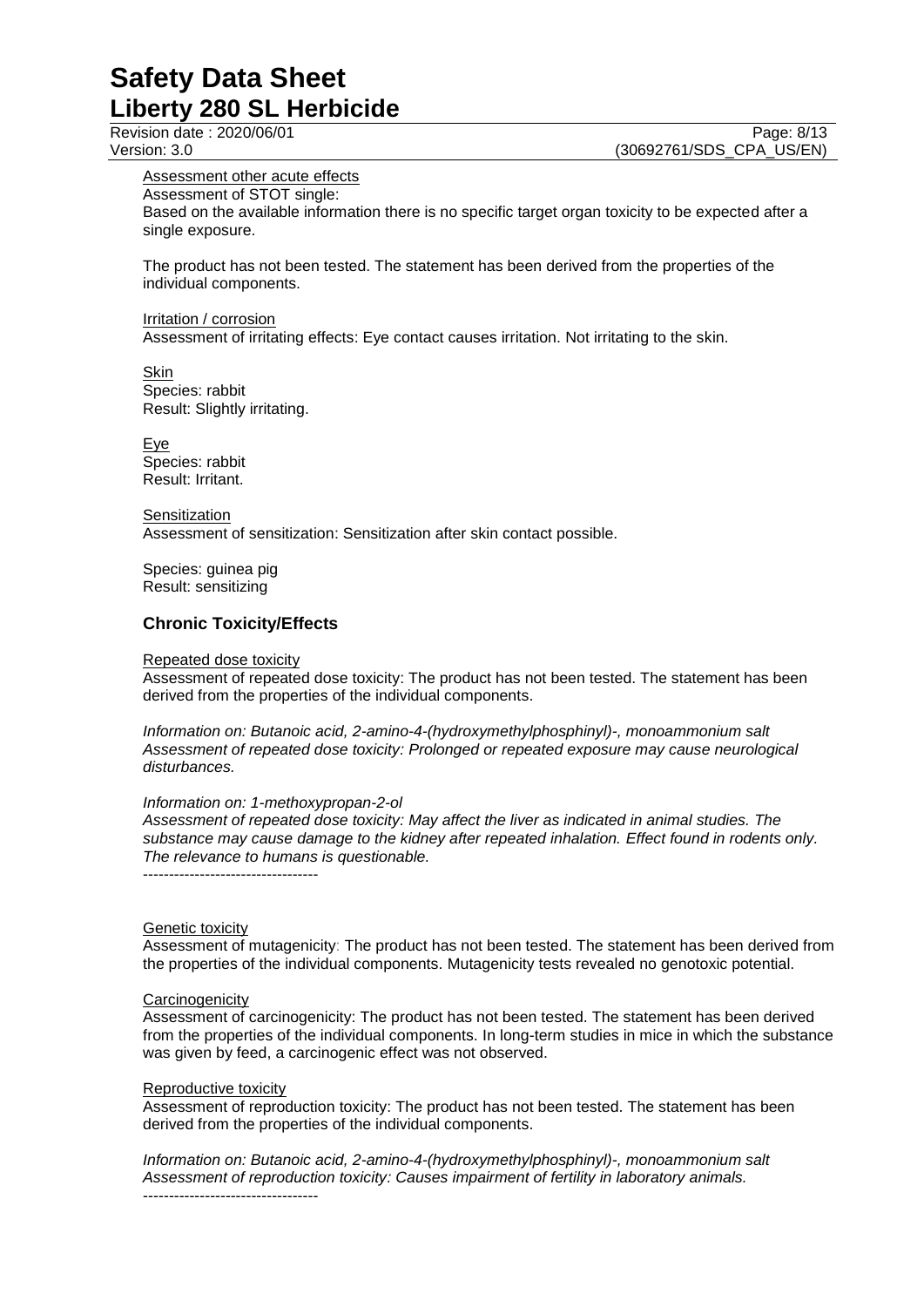#### **Teratogenicity**

Assessment of teratogenicity: The product has not been tested. The statement has been derived from the properties of the individual components.

*Information on: Butanoic acid, 2-amino-4-(hydroxymethylphosphinyl)-, monoammonium salt Assessment of teratogenicity: The substance did not cause malformations in animal studies; however, toxicity to development was observed at doses that were toxic to the parental animals.* ----------------------------------

Other Information Misuse can be harmful to health.

## **12. Ecological Information**

## **Toxicity**

#### **Toxicity to fish**

*Information on: Butanoic acid, 2-amino-4-(hydroxymethylphosphinyl)-, monoammonium salt LC50 (96 h) 461 mg/l, Pimephales promelas*

*Information on: Polyethyleneglycolmonoalkylethersulphate, sodium salt LC50 (96 h) 7.1 mg/l, Brachydanio rerio (Flow through.)*

----------------------------------

----------------------------------

#### Aquatic invertebrates

*Information on: Butanoic acid, 2-amino-4-(hydroxymethylphosphinyl)-, monoammonium salt EC50 (48 h) > 100 mg/l, Daphnia magna*

*Information on: Polyethyleneglycolmonoalkylethersulphate, sodium salt EC50 (48 h) 7.4 mg/l, Daphnia magna (static)*

#### Aquatic plants

*Information on: Butanoic acid, 2-amino-4-(hydroxymethylphosphinyl)-, monoammonium salt EC50 (96 h) 0.132 mg/l (growth rate), Anabaena cylindrica No observed effect concentration (96 h) 0.039 mg/l, Anabaena flos-aquae EC10 (72 h) 0.106 mg/l (growth rate), Anabaena flos-aquae EC50 (72 h) 46.4 mg/l (growth rate), Pseudokirchneriella subcapitata No observed effect concentration < 6.25 mg/l, Pseudokirchneriella subcapitata*

*Information on: Polyethyleneglycolmonoalkylethersulphate, sodium salt EC50 (72 h) 27.7 mg/l (growth rate), Scenedesmus subspicatus No observed effect concentration (72 h) 0.93 mg/l (growth rate), Scenedesmus subspicatus* ----------------------------------

#### Chronic toxicity to fish

*Information on: Butanoic acid, 2-amino-4-(hydroxymethylphosphinyl)-, monoammonium salt No observed effect concentration (35 d) 26.2 mg/l, Pimephales promelas*

*Information on: Polyethyleneglycolmonoalkylethersulphate, sodium salt No observed effect concentration (28 d) 0.14 mg/l, Oncorhynchus mykiss (Flow through.)*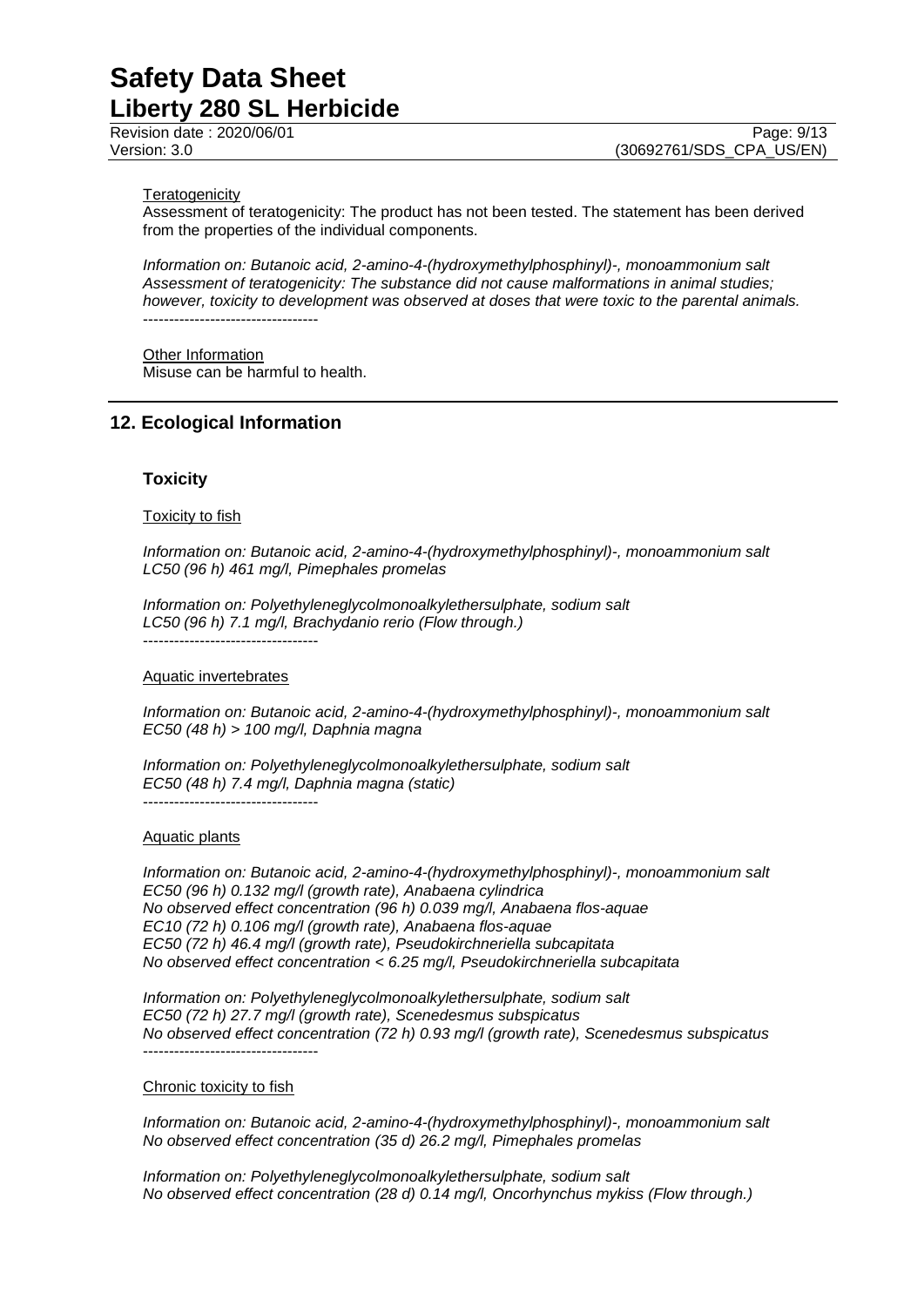----------------------------------

Chronic toxicity to aquatic invertebrates

*Information on: Butanoic acid, 2-amino-4-(hydroxymethylphosphinyl)-, monoammonium salt No observed effect concentration (21 d) 18 mg/l, Daphnia magna (other, semistatic) EC50 (28 d) 7.5 mg/l, Mysidopsis bahia*

*Information on: Polyethyleneglycolmonoalkylethersulphate, sodium salt No observed effect concentration (21 d) 0.27 mg/l, Daphnia magna (OECD Guideline 211, Flow through.)*

----------------------------------

## **Persistence and degradability**

Assessment biodegradation and elimination (H2O) The product has not been tested. The statement has been derived from the properties of the individual components.

Assessment biodegradation and elimination (H2O)

*Information on: Butanoic acid, 2-amino-4-(hydroxymethylphosphinyl)-, monoammonium salt*

*Not readily biodegradable (by OECD criteria).*

*Information on: Polyethyleneglycolmonoalkylethersulphate, sodium salt*

*Readily biodegradable (according to OECD criteria).*

----------------------------------

## **Bioaccumulative potential**

Assessment bioaccumulation potential The product has not been tested. The statement has been derived from the properties of the individual components.

Assessment bioaccumulation potential

*Information on: Polyethyleneglycolmonoalkylethersulphate, sodium salt*

*Does not accumulate in organisms.*

----------------------------------

Bioaccumulation potential

*Information on: Butanoic acid, 2-amino-4-(hydroxymethylphosphinyl)-, monoammonium salt*

*Bioconcentration factor: < 1, Lepomis macrochirus (OECD Guideline 305 E)* ----------------------------------

## **Mobility in soil**

Assessment transport between environmental compartments The product has not been tested. The statement has been derived from the properties of the individual components.

*Information on: Butanoic acid, 2-amino-4-(hydroxymethylphosphinyl)-, monoammonium salt*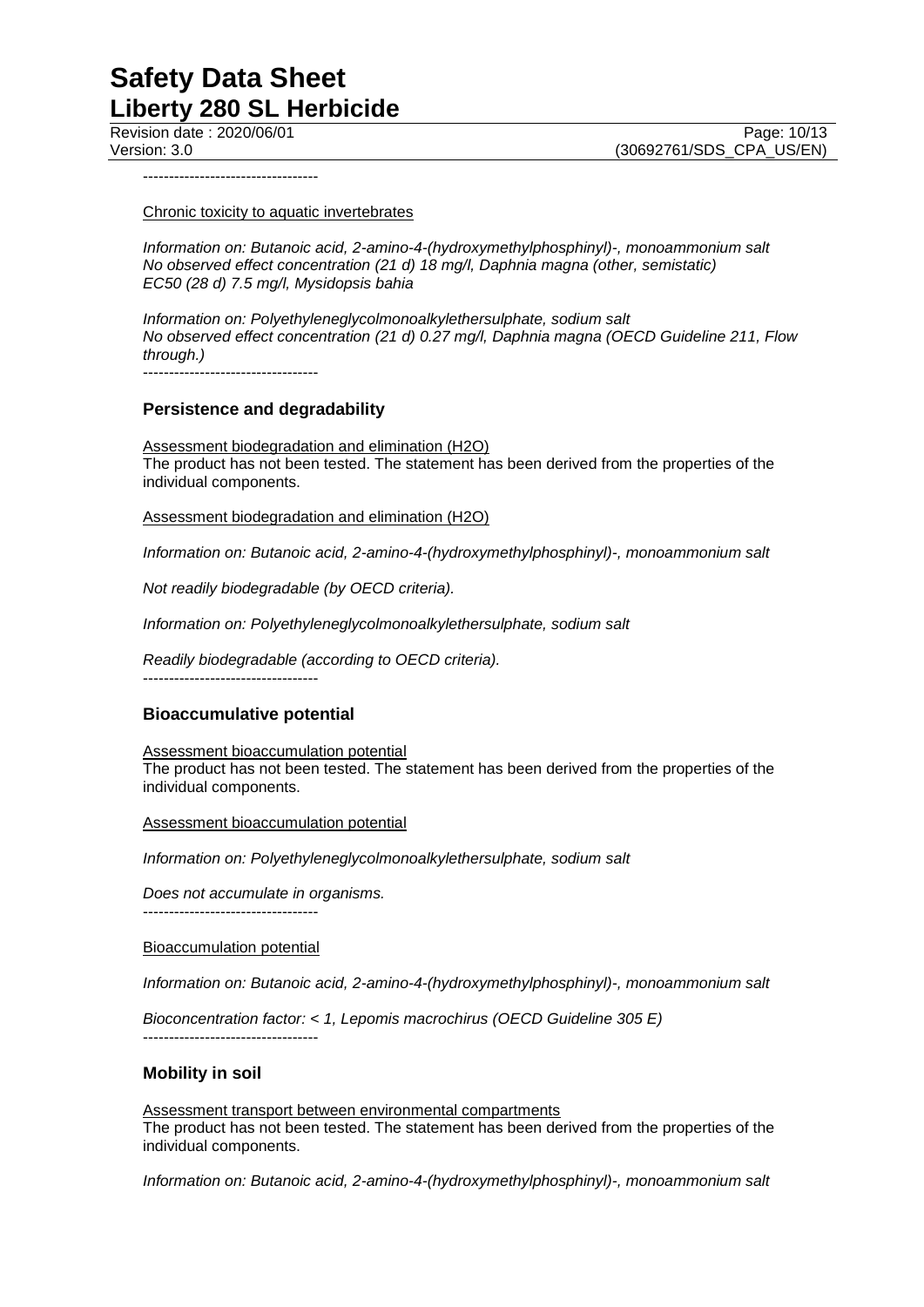Revision date : 2020/06/01 Page: 11/13<br>Version: 3.0 (30692761/SDS CPA US/EN) (30692761/SDS CPA US/EN)

*Following exposure to soil, the product trickles away and can - dependant on degradation - be transported to deeper soil areas with larger water loads.*

*Information on: Polyethyleneglycolmonoalkylethersulphate, sodium salt*

*Following exposure to soil, the product trickles away and can - dependant on degradation - be transported to deeper soil areas with larger water loads.* ----------------------------------

## **Additional information**

Other ecotoxicological advice: Do not discharge product into the environment without control.

## **13. Disposal considerations**

## **Waste disposal of substance:**

Pesticide wastes are regulated. Improper disposal of excess pesticide, spray mix or rinsate is a violation of federal law. If pesticide wastes cannot be disposed of according to label instructions, contact the State Pesticide or Environmental Control Agency or the Hazardous Waste representative at the nearest EPA Regional Office for guidance.

## **Container disposal:**

Rinse thoroughly at least three times (triple rinse) in accordance with EPA recommendations. Consult state or local disposal authorities for approved alternative procedures such as container recycling. Recommend crushing, puncturing or other means to prevent unauthorized use of used containers.

## **14. Transport Information**

**Land transport** USDOT

Not classified as a dangerous good under transport regulations

**Sea transport** IMDG

Not classified as a dangerous good under transport regulations

**Air transport** IATA/ICAO

Not classified as a dangerous good under transport regulations

## **15. Regulatory Information**

## **Federal Regulations**

**Registration status:** Crop Protection TSCA, US released / exempt

Chemical TSCA, US blocked / not listed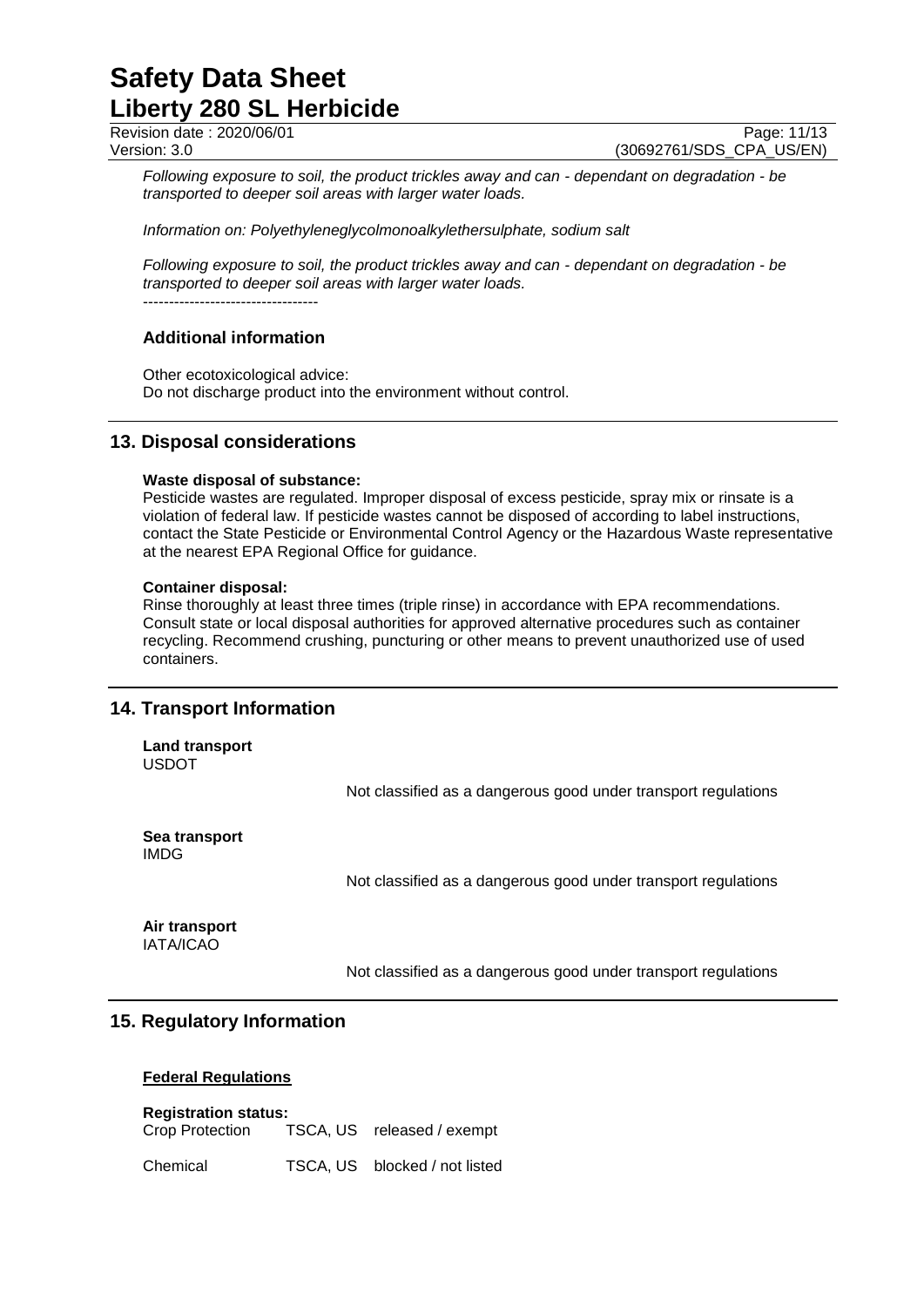Revision date : 2020/06/01 Page: 12/13<br>Version: 3.0 (30692761/SDS CPA US/EN) (30692761/SDS CPA US/EN)

**EPCRA 311/312 (Hazard categories):** Refer to SDS section 2 for GHS hazard classes applicable for this product.

## **State regulations**

| <b>State RTK</b> | <b>CAS Number</b> | <b>Chemical name</b> |
|------------------|-------------------|----------------------|
| NJ.              | 107-98-2          | 1-methoxypropan-2-ol |
| РA               | 107-98-2          | 1-methoxypropan-2-ol |
|                  | 25265-71-8        | dipropylene glycol   |

## **Labeling requirements under FIFRA**

This chemical is a pesticide product registered by the Environmental Protection Agency and is subject to certain labeling requirements under federal pesticide law. These requirements differ from the classification criteria and hazard information required for safety data sheets, and workplace labels of non-pesticide chemicals. Following is the hazard information as required on the pesticide label.

WARNING:

Causes substantial but temporary eye injury. HARMFUL IF SWALLOWED. HARMFUL IF ABSORBED THROUGH SKIN. Prolonged or repeated skin contact may cause sensitization or allergic reactions. Do not get in eyes, on skin, or on clothing.

## **16. Other Information**

## **SDS Prepared by:**

BASF NA Product Regulations SDS Prepared on: 2020/06/01

We support worldwide Responsible Care® initiatives. We value the health and safety of our employees, customers, suppliers and neighbors, and the protection of the environment. Our commitment to Responsible Care is integral to conducting our business and operating our facilities in a safe and environmentally responsible fashion, supporting our customers and suppliers in ensuring the safe and environmentally sound handling of our products, and minimizing the impact of our operations on society and the environment during production, storage, transport, use and disposal of our products.

IMPORTANT: WHILE THE DESCRIPTIONS, DESIGNS, DATA AND INFORMATION CONTAINED HEREIN ARE PRESENTED IN GOOD FAITH AND BELIEVED TO BE ACCURATE , IT IS PROVIDED FOR YOUR GUIDANCE ONLY. BECAUSE MANY FACTORS MAY AFFECT PROCESSING OR APPLICATION/USE, WE RECOMMEND THAT YOU MAKE TESTS TO DETERMINE THE SUITABILITY OF A PRODUCT FOR YOUR PARTICULAR PURPOSE PRIOR TO USE. NO WARRANTIES OF ANY KIND, EITHER EXPRESSED OR IMPLIED, INCLUDING WARRANTIES OF MERCHANTABILITY OR FITNESS FOR A PARTICULAR PURPOSE, ARE MADE REGARDING PRODUCTS DESCRIBED OR DESIGNS, DATA OR INFORMATION SET FORTH, OR THAT THE PRODUCTS, DESIGNS, DATA OR INFORMATION MAY BE USED WITHOUT INFRINGING THE INTELLECTUAL PROPERTY RIGHTS OF OTHERS. IN NO CASE SHALL THE DESCRIPTIONS, INFORMATION, DATA OR DESIGNS PROVIDED BE CONSIDERED A PART OF OUR TERMS AND CONDITIONS OF SALE. FURTHER, YOU EXPRESSLY UNDERSTAND AND AGREE THAT THE DESCRIPTIONS, DESIGNS, DATA, AND INFORMATION FURNISHED BY OUR COMPANY HEREUNDER ARE GIVEN GRATIS AND WE ASSUME NO